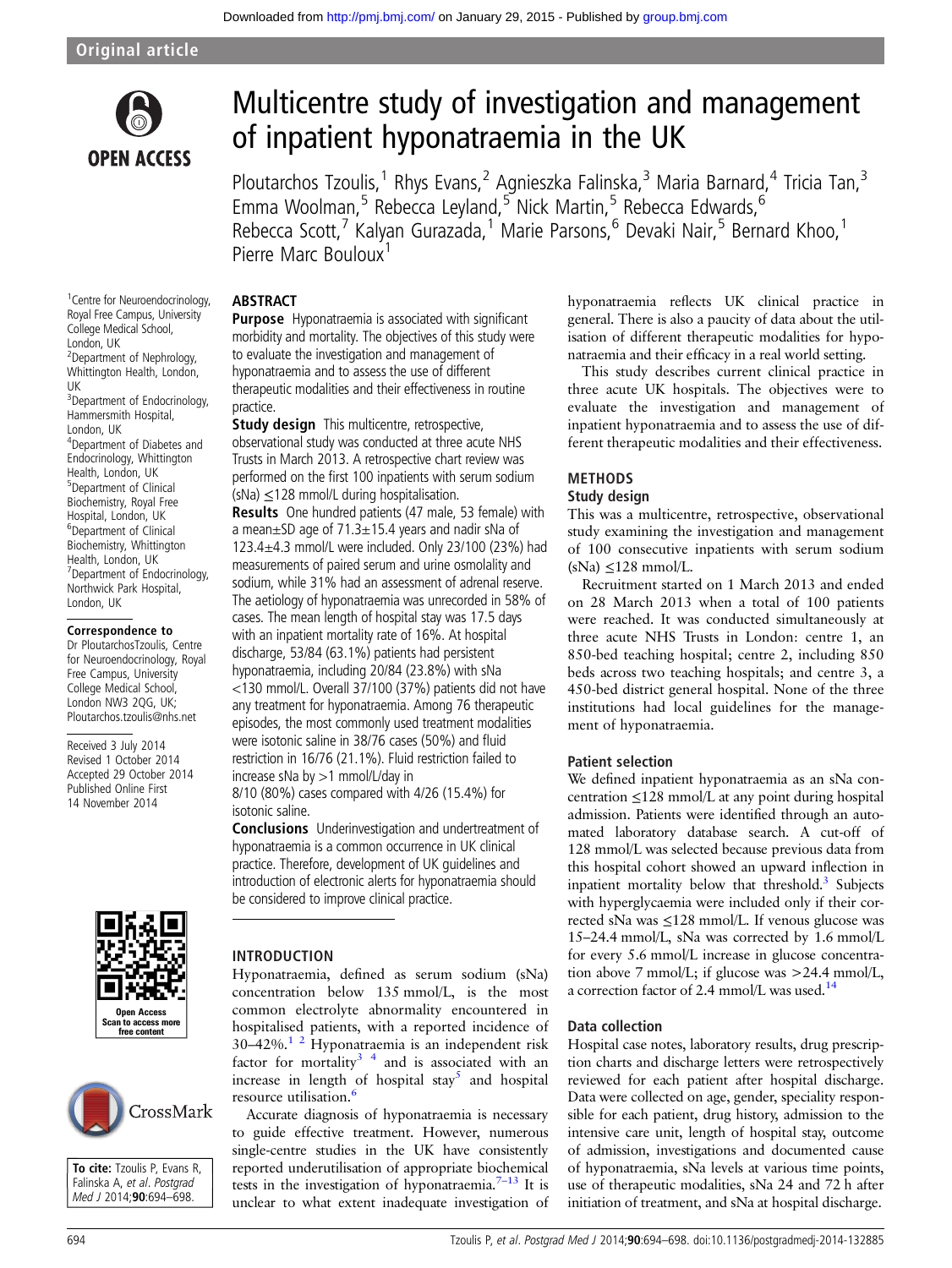Adequate investigation of hyponatraemia should include clinical assessment of volume status, measurement of paired serum and urine osmolality and Na, thyroid function tests and serum cortisol measurement. The effectiveness of treatment of hyponatraemia was assessed by sNa concentration at hospital discharge. For the purpose of evaluating the effectiveness of different treatment modalities, 'clear failure' of treatment was defined as a total sNa increase of ≤3 mmol/L after the 72 h period after initiation of therapy. Over-rapid correction of hyponatraemia, known to risk osmotic demyelination syndrome.<sup>15 16</sup> was defined as an sNa increase of >12 mmol/L in 24 h.

#### Data analysis

All data were recorded on an Access database and then transferred into an Excel spreadsheet. Data were analysed separately for each hospital and for all three hospitals together. Data were summarised using descriptive statistics, with continuous variables being expressed as mean±SD, and categorical variables as percentages.

Adequacy of investigation was assessed by the percentage of patients who underwent each of the recommended tests. The proportion of patients with normonatraemia and different degrees of hyponatraemia (mild/moderate/severe) was used to determine the effectiveness of management of hyponatraemia. The percentage of patients who had 'clear failure' and 'over-rapid correction' determined the effectiveness of each therapeutic modality.

#### RESULTS

#### Demographic characteristics

Across three hospitals in London, 100 patients (47 male, 53 female) were included with a mean $\pm$ SD age of 71.3 $\pm$ 15.4 years. Centre 1 included 38 patients (19 male, 19 female with a mean age of 73.6±15.1 years), centre 2 contributed 30 patients (13 male, 17 female aged  $68.5 \pm 15.5$  years) and centre 3 contributed 32 patients (15 male, 17 female with a mean age of  $70.4 \pm 15.4$  years).

The mean sNa on admission was  $128.1 \pm 7.1$  mmol/L, and the lowest sNa during hospitalisation was 123.4±4.3 mmol/L. In terms of the time point of onset of hyponatraemia, 58/100 (58%) patients presented on admission with sNa ≤128 mmol/L in comparison with 42/100 (42%) who developed sNa ≤128 mmol/L during hospitalisation.

#### Speciality distribution

There was a wide distribution of patients within different specialities: 81/100 (81%) patients were under the care of medical specialities including geriatrics (18%), general medicine (11%), respiratory (9%), gastroenterology (9%), oncology (6%), hepatology (6%), cardiology (5%), infectious diseases (5%), endocrinology (4%), nephrology (3%), neurology (3%) and rheumatology (2%); 19/100 (19%) patients were under the care of surgical specialities including general surgery (5%), urology (5%), orthopaedics (4%), cardiothoracic surgery (3%) and gynaecology (2%).

#### Drug history

Of the 100 patients, 35 were taking ACE inhibitors, 23 loop diuretics, 22 thiazide diuretics, 15 selective serotonin reuptake inhibitors (SSRIs), 14 potassium-sparing diuretics, 12 angiotensin-II receptor antagonists, and 6 tricyclic antidepressants.

#### Outcome of admission

The inpatient mortality rate in our cohort was 16%. The mean length of hospital stay was  $17.5 \pm 14.8$  days with  $9/100$  (9%) of patients requiring admission to the intensive care unit.

#### Diagnostic work-up

Clinical assessment of volume status was documented in 62/100 (62%) cases, while paired serum and urine osmolality and Na were measured in 23/100 (23%). Complete work-up was undertaken in 18/100 (18%) patients, as shown in table 1.

#### Aetiology of hyponatraemia

The aetiology of hyponatraemia was unrecorded in the notes of 58/100 (58%) patients. Review of case notes was used to ascertain the aetiology of hyponatraemia in the remaining 42/100 (42%) patients, as summarised in [table 2](#page-2-0). Syndrome of inappropriate antidiuretic hormone secretion (SIADH) was attributed to drugs in three cases (SSRIs in two cases and mirtazapine in one case), to malignancy in two cases (small cell lung cancer in one case and chronic lymphocytic leukaemia in one case) and to miscellaneous causes in two cases (SIADH after transsphenoidal surgery and SIADH of unknown cause).

Only 6/11 (54%) patients diagnosed with SIADH had all the essential tests performed, including clinical assessment of volume status, measurement of paired serum and urine osmolal-ity and Na, and assessment of thyroid and adrenal function.<sup>[17 18](#page-4-0)</sup>

#### Effectiveness of treatment of hyponatraemia

Correction of sNa  $\geq$ 130 mmol/L was observed in 70/84 (83.3%) patients at some point during admission, but hyponatraemia with sNa <130 mmol/L recurred in 6/84 (7.1%). A significant proportion of patients (53/84 equal to 63.1%) had persistent hyponatraemia at discharge from hospital, as shown in [table 3.](#page-2-0)

#### Utilisation of treatment modalities

Overall, 37/100 (37%) patients did not have any treatment for hyponatraemia. Of the 63 patients treated for hyponatraemia, 53 received one therapeutic modality, 7 received two modalities, and 3 received three treatment modalities. First-line therapy was isotonic saline in 34/63 (54%) cases, discontinuation of potentially offending drugs in 16/63 (25.4%), fluid restriction in 10/63 (15.9%), infusion of human albumin solution in 2/63 (3.2%), and initiation of hydrocortisone replacement in 1/63 (1.5%) cases. Second-line therapy was isotonic saline in 4/10 (40%) cases, fluid restriction in 4/10 (40%), and hypertonic saline in 2/10 (20%). Only three patients received third-line treatment, including two cases of fluid restriction and one case of demeclocycline.

Potentially offending drugs were discontinued in 36/100 (36%) patients, with the most common being ACE inhibitors or angiotensin-II receptor antagonists (18%), loop diuretics (15%),

| Investigation        | <b>Total</b><br>$(N=100)$ (%) | Centre 1<br>$(N=38)$ $(\% )$ | Centre 2<br>$(N=30)$ $(%)$ | Centre 3<br>$(N=32)$ $(\%)$ |
|----------------------|-------------------------------|------------------------------|----------------------------|-----------------------------|
| Volume status        | 62                            | 71.0                         | 53.4                       | 59.4                        |
| Serum osmolality     | 39                            | 39.5                         | 33.3                       | 43.8                        |
| Urine osmolality     | 33                            | 39.5                         | 30.0                       | 28.1                        |
| Urine Na             | 29                            | 34.2                         | 36.6                       | 15.6                        |
| Paired osmolality-Na | 23                            | 26.3                         | 26.7                       | 15.6                        |
| Serum TSH            | 61                            | 71.0                         | 63.3                       | 46.9                        |
| Serum cortisol       | 31                            | 34.2                         | 26.6                       | 31.2                        |
| Full work-up         | 18                            | 23.7                         | 20.0                       | 9.4                         |
| Expert input         | 16                            | 13.1                         | 13.3                       | 21.8                        |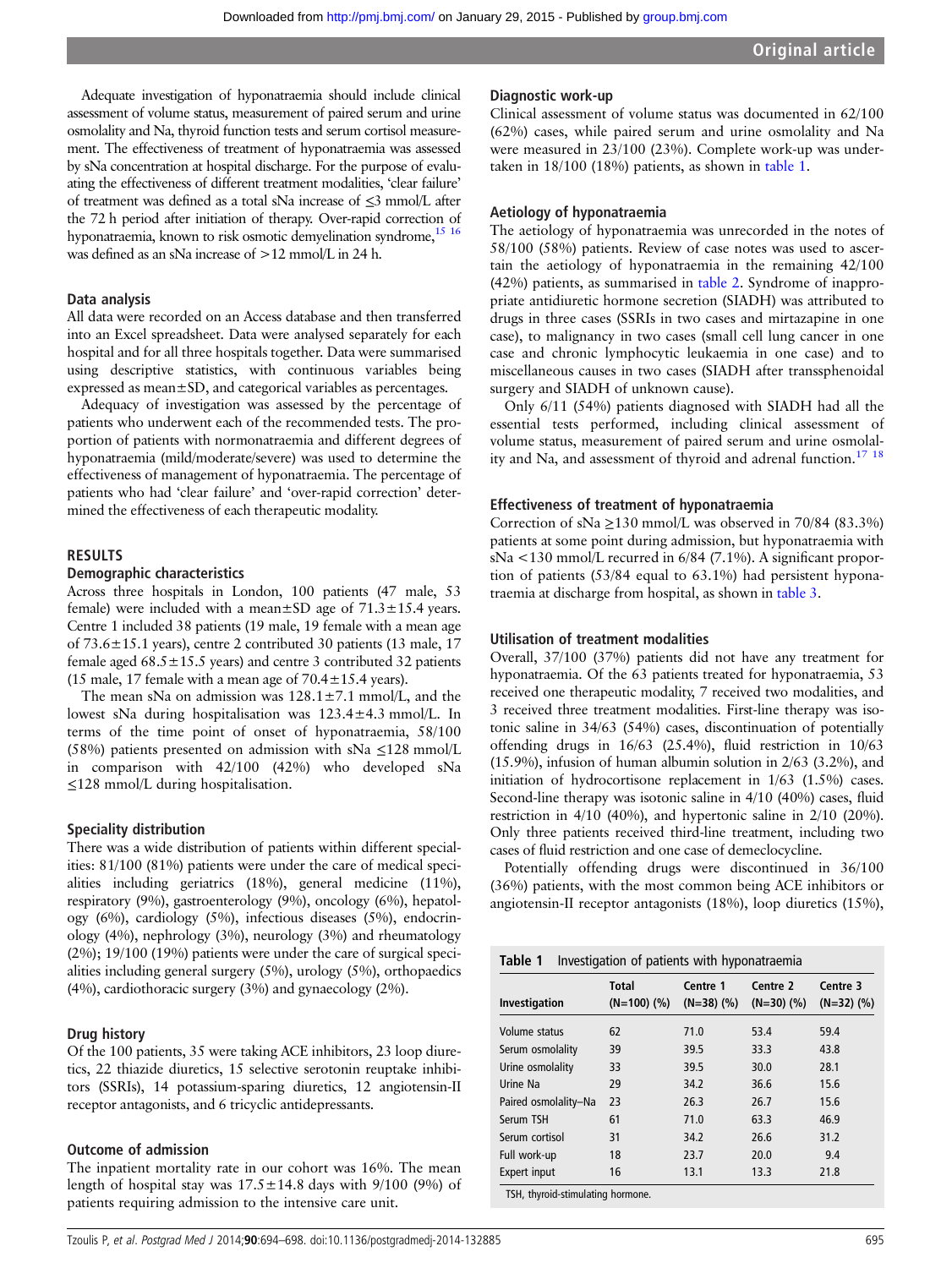<span id="page-2-0"></span>

|                  | <b>Table 2</b> Classification of cases according to documented aetiology |  |  |  |
|------------------|--------------------------------------------------------------------------|--|--|--|
| of hyponatraemia |                                                                          |  |  |  |

| Aetiology                  | <b>Overall</b><br>$(N=42)$ , n $(\%)$ |
|----------------------------|---------------------------------------|
| Hypovolaemic               | 23 (54.7)                             |
| Gastrointestinal Na losses | 9(21.4)                               |
| Poor oral intake           | 7(16.6)                               |
| Diuretics                  | 6(14.3)                               |
| Adrenal insufficiency      | 1(2.4)                                |
| Euvolaemic                 | 11(26.2)                              |
| SIADH due to pneumonia     | 4(9.5)                                |
| Drug-induced SIADH         | 3(7.1)                                |
| <b>Malignant SIADH</b>     | 2(4.8)                                |
| Miscellaneous causes       | 2(4.8)                                |
| Hypervolaemic              | 8(19.1)                               |
| Decompensated cirrhosis    | 4(9.5)                                |
| Heart failure              | 4(9.5)                                |

SIADH, Syndrome of inappropriate antidiuretic hormone secretion.

thiazide diuretics (10%), potassium-sparing diuretics (10%) and SSRIs (3%).

In total, 76 episodes of treatment were recorded, which included isotonic saline in 38/76 (50%) cases, drug discontinuation in 16/76 (21.1%), fluid restriction in 16/76 (21.1%), hypertonic saline in 2/76 (2.6%), human albumin solution in 2/76 (2.6%), hydrocortisone replacement in 1/76 (1.3%) and demeclocycline in 1/76 (1.3%) cases. Use of other drug therapies for SIADH, such as tolvaptan, urea or combination of loop diuretics with oral sodium chloride, was not recorded.

#### Effectiveness of isotonic saline and fluid restriction

'Clear failure' of treatment with a total sNa increase of ≤3 mmol/L after the 72 h period after initiation of therapy was recorded in 4/ 26 (15.4%) patients treated with isotonic saline compared with 8/ 10 (80%) individuals managed with fluid restriction, as illustrated in table 4. Fluid restriction was imposed on 16 patients with various volumes prescribed per 24 h (1500 mL in 4 cases, 1000 mL in 9 cases, 750 mL in 1 case and 500 mL in 2 cases). Hypertonic saline was used in two patients, with infusion of 1000 mL saline 1.8% over 18 h increasing sNa by 13 mmol/L, and 300 mL saline 1.8% over 8 h increasing sNa levels by 11 mmol/L.

#### **DISCUSSION**

We found that hyponatraemia was frequently underinvestigated, underdiagnosed and suboptimally managed in routine practice in three hospitals in London. Urine Na, the most important biochemical test<sup>19 20</sup> in investigation of hyponatraemia, was measured in less than one-third of cases. The underlying aetiology

|                                           | <b>Table 3</b> Serum sodium (sNa) concentration at hospital discharge |                            |
|-------------------------------------------|-----------------------------------------------------------------------|----------------------------|
| SNa at discharge                          |                                                                       | <b>Overall</b><br>$N = 84$ |
|                                           | Patients with sNa $<$ 125 mmol/L (%)                                  | 4.8                        |
| Patients with sNa $125-129$ mmol/L $(\%)$ |                                                                       | 19.0                       |
| Patients with sNa $130-134$ mmol/L $(\%)$ |                                                                       | 39.3                       |
| Patients with sNa $\geq$ 135 mmol/L (%)   |                                                                       | 36.9                       |
|                                           | Mean $\pm$ SD sNa (mmol/L)                                            | $132.8 + 4.7$              |

|  | <b>Table 4</b> Effectiveness of isotonic saline and fluid restriction in |
|--|--------------------------------------------------------------------------|
|  | correcting hyponatraemia in first 72 h                                   |

| SNa correction after treatment                           | <b>Isotonic saline</b><br>$(N=26)$ | <b>Fluid restriction</b><br>$(N=10)$ |  |
|----------------------------------------------------------|------------------------------------|--------------------------------------|--|
| Mean±SD change in sNa (mmol/L)<br>Percentage of patients | $7.3 + 5.0$                        | $2.8 + 3.2$                          |  |
| sNa increase $<$ 2 mmol/L                                | 7.7                                | 30.0                                 |  |
| sNa increase 2-3 mmol/L                                  | 7.7                                | 50.0                                 |  |
| sNa increase 4–8 mmol/L                                  | 50.0                               | 10.0                                 |  |
| sNa increase 9-12 mmol/L                                 | 19.2                               | 10.0                                 |  |
| sNa increase >12 mmol/L                                  | 15.4                               | 0                                    |  |
|                                                          |                                    |                                      |  |

Over-rapid correction of hyponatraemia (sNa increase of >12 mmol/L/day) was recorded in 3/76 (3.9%) therapeutic episodes. All three patients, two treated with isotonic saline and one with hypertonic saline, had an sNa increase of 13 mmol/L within 24 h without any adverse neurological sequelae.

of hyponatraemia, despite being essential to guide appropriate treatment, was unrecorded in more than half of the cases. The limited effectiveness of current management, with 63.1% of patients being discharged with persistent hyponatraemia, was not surprising considering the lack of treatment for hyponatraemia in a substantial proportion of patients. Among patients receiving treatment for hyponatraemia, isotonic saline or fluid restriction were most commonly used, with fluid restriction being ineffective in the majority of cases.

Similar results from all three hospitals indicate that insufficient diagnostic work-up and ineffective treatment of hyponatraemia may reflect UK routine care in general. There are several possible barriers to good clinical practice in this field, such as the diminished provision of undergraduate and postgraduate education in clinical chemistry in recent times, $13 \times 21$  the lack of national guidelines, the absence of diagnostic algorithms and treatment pathways in most hospitals or their complexity where they exist, and the limited therapeutic options with little evidence basis for the treatment of SIADH. Besides demonstrating suboptimal standard of care for hyponatraemia, we found that fluid restriction, currently the first-line treatment for SIADH, does not correct hyponatraemia in most cases. Potential reasons are poor patient adherence because of thirst, inadequate rigour in the volume of fluid intake prescribed (which needs to be restricted to at least 500 mL/day less than urine output), and its questionable effectiveness per se given the limited evidence base behind its thera-peutic value.<sup>[20 22](#page-4-0)</sup> Therefore, clinicians should pay more attention to appropriate prescription and implementation of fluid restriction and should also have access to alternative therapeutic options such as vaptans and urea.

In comparison with previous UK studies, we recorded a higher frequency of performance of appropriate diagnostic tests. In the subgroup of our cohort with a nadir sNa  $\leq$ 125 mmol/L, 40.7% of patients had urine Na and 40.7% had serum cortisol measured compared with  $10-18.6\%^{7-10}$  $10-18.6\%^{7-10}$  and  $8-15.2\%^{7-9}$  $8-15.2\%^{7-9}$  $8-15.2\%^{7-9}$  [11](#page-4-0) respectively, reported in other UK series using the same cut-off. It is unclear whether these findings represent a widespread rather than a local improvement in the investigation of hyponatraemia in recent years. Regarding the aetiology of hyponatraemia, SIADH was reported in only a quarter of our cases, in contrast with most studies suggesting it as the most common cause;[18 23 24](#page-4-0) therefore, SIADH was probably underdiagnosed.

This study has provided insight into the contemporary investigation and management of hyponatraemia in the UK. However, it had a number of limitations. First and foremost, it could not, by its design, test whether undertreatment of hyponatraemia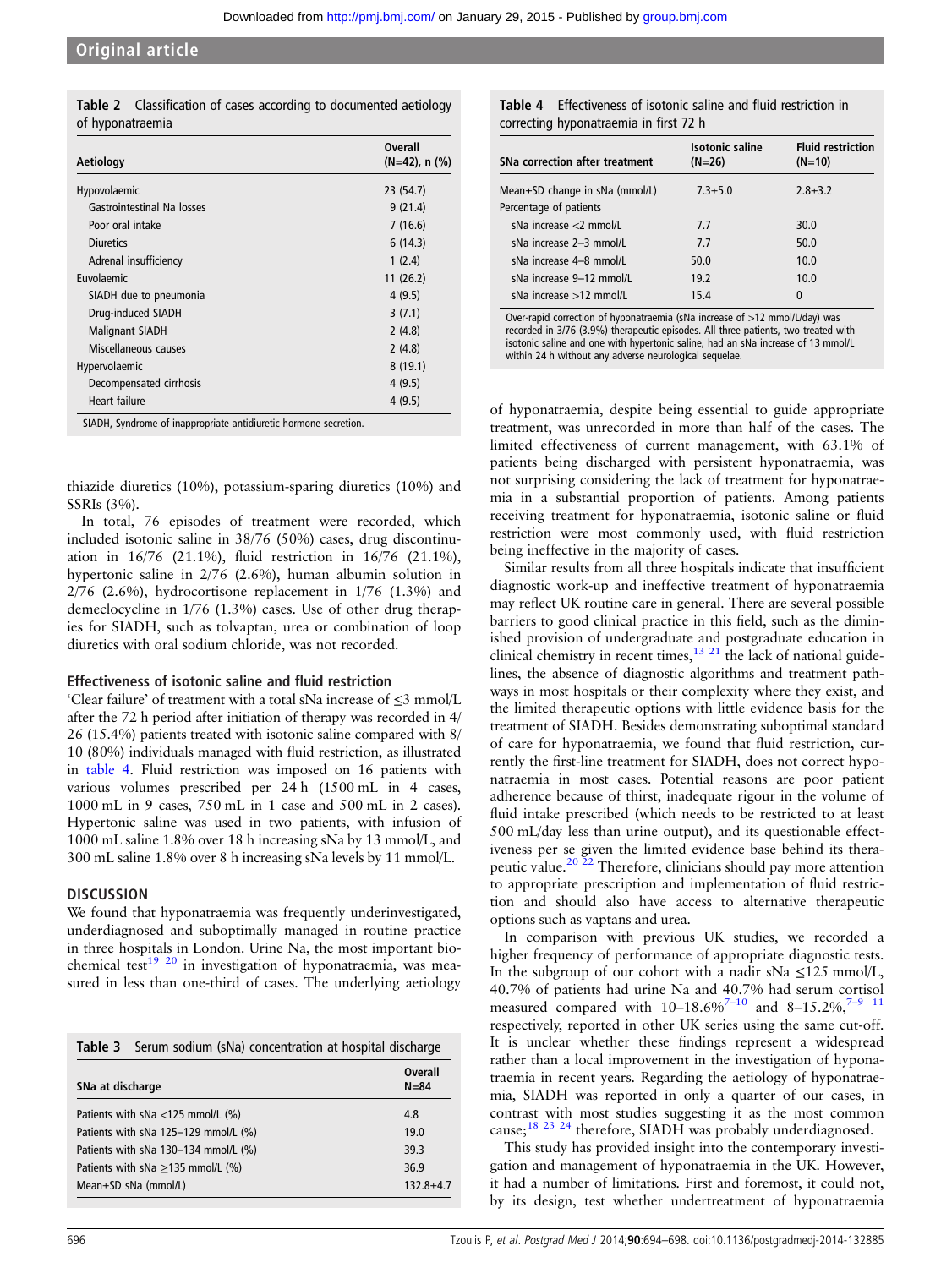<span id="page-3-0"></span>contributed to adverse patient outcomes and, more importantly, whether correcting hyponatraemia could improve clinical outcomes. Second, the small sample size and the fact that all three hospitals are in London raise the question whether the findings apply to UK clinical practice in general. Third, its retrospective nature made accurate identification of the cause of all cases of hyponatraemia impossible. As a result, its ability to evaluate the effectiveness of different therapeutic modalities was limited because failure of treatment might sometimes reflect misdiagnosis.

In conclusion, this study highlights the need to improve clinical practice. It is essential to develop tools such as electronic alert systems for severe hyponatraemia, similar to electronic alerts for acute kidney injury already introduced in several NHS hospitals.25–[27](#page-4-0) By highlighting hyponatraemia and referring to intranet-based guidelines, electronic alerts could prompt optimal investigation and treatment in a timely manner. Another innovative model of care delivery with the potential to improve standard of care is the development of multidisciplinary hospital 'hyponatraemia teams' combining the expertise of endocrinologists, nephrologists, chemical pathologists and other physicians. In addition, UK guidelines on management of hyponatraemia are still needed despite the recent publication of clinical practice guidelines by an expert panel<sup>22</sup> and by a joint venture of the European Society of Endocrinology with the European Renal Association.[20](#page-4-0) The reason is that clinical practice and experience in the UK differ from that in the USA $^{22}$  and continental Europe<sup>20</sup> with regard to the structure of the healthcare system and the availability of treatment options, such as urea and vaptans. Finally, we agree with the authors of both European and US guidelines on the urgent need for studies evaluating the effect of correction of hyponatraemia on patient-important outcomes such as symptoms, quality of life, mortality and length of hospital stay.<sup>20</sup><sup>22</sup>

#### Main messages

- ▸ Hyponatraemia is frequently underinvestigated and underdiagnosed in UK clinical practice.
- $\triangleright$  Most patients are discharged with persistent hyponatraemia, while a substantial proportion of them have not received any treatment for hyponatraemia.
- ▸ Fluid restriction is often ineffective in correcting hyponatraemia due to SIADH.

#### Current research questions

- ▶ Does correction of hyponatraemia improve patient outcomes such as length of hospital stay and mortality?
- What would be the impact of measures such as introduction of electronic alert systems or widespread provision of expert input on management of inpatient hyponatraemia and patient outcomes?
- What is the optimal treatment strategy for hyponatraemia due to SIADH with regard to sodium correction and patient outcomes?

#### Key references

- ▸ Tzoulis P, Bagkeris E, Bouloux PM. A case-control study of hyponatraemia as an independent risk factor for inpatient mortality. Clin Endocrinol (Oxf) 2014;81:401-7.
- ► Huda MS, Boyd A, Skagen K, et al. Investigation and management of severe hyponatraemia in a hospital setting. Postgrad Med J 2006;82:216–19.
- ▸ Clayton JA, Le Jeune IR, Hall IP. Severe hyponatraemia in medical in-patients: aetiology, assessment and outcome. QJM 2006;99:505–11.
- ▶ Thompson C, Berl T, Tejedor A, et al. Differential diagnosis of hyponatraemia. Best Pract Res Clin Endocrinol Metab 2012;26(Suppl 1):S7–15.
- Spasovski G, Vanholder R, Allolio B, et al. Clinical practice guideline on diagnosis and treatment of hyponatraemia. Eur J Endocrinol 2014;170:G1–47.
- ▶ Verbalis JG, Goldsmith SR, Greenberg A, et al. Diagnosis, evaluation, and treatment of hyponatremia: expert panel recommendations. Am J Med 2013;126(10 Suppl 1):S1–42.

Contributors PT conceived and designed the study, monitored data collection for the whole study, cleaned and analysed the data, and drafted and revised the paper. PMB conceived and designed the study, and drafted and revised the paper. RE and AF were involved in data collection and data analysis. MB, TT, BK, MP and DN were involved in study design and patient recruitment, and drafted and revised the paper. EW, RL, NM, RE and RS were involved in patient recruitment, and drafted and revised the paper. KG designed the data collection tools, was involved in data analysis, and drafted and revised the paper. All authors approved the final version of the manuscript.

#### Competing interests None.

Ethics approval It was reviewed and approved by the Clinical Governance & Clinical Audit Departments of all three institutions.

Provenance and peer review Not commissioned; externally peer reviewed.

Open Access This is an Open Access article distributed in accordance with the Creative Commons Attribution Non Commercial (CC BY-NC 4.0) license, which permits others to distribute, remix, adapt, build upon this work non-commercially, and license their derivative works on different terms, provided the original work is properly cited and the use is non-commercial. See: http://creativecommons.org/ licenses/by-nc/4.0/

#### **REFERENCES**

- 1 Hawkins RC. Age and gender as risk factors for hyponatremia and hypernatremia. Clin Chim Acta 2003;337:169–72.
- 2 Hoorn EJ, Lindemans J, Zietse R. Development of severe hyponatraemia in hospitalized patients: treatment-related risk factors and inadequate management. Nephrol Dial Transplant 2006;21:70–6.
- Tzoulis P, Bagkeris E, Bouloux PM. A case-control study of hyponatraemia as an independent risk factor for inpatient mortality. Clin Endocrinol (Oxf) 2014;81:401–7.
- 4 Corona G, Giuliani C, Parenti G, et al. Moderate hyponatremia is associated with increased risk of mortality: evidence from a meta-analysis. PLoS ONE 2013;8:e80451.
- 5 Wald R, Jaber BL, Price LL, et al. Impact of hospital-associated hyponatremia on selected outcomes. Arch Intern Med 2010;170:294–302.
- 6 Zilberberg MD, Exuzides A, Spalding J, et al. Epidemiology, clinical and economic outcomes of admission hyponatremia among hospitalized patients. Curr Med Res Opin 2008;24:1601–8.
- 7 Huda MS, Boyd A, Skagen K, et al. Investigation and management of severe hyponatraemia in a hospital setting. Postgrad Med J 2006;82:216–19.
- 8 Saeed BO, Beaumont D, Handley GH, et al. Severe hyponatraemia: investigation and management in a district general hospital. J Clin Pathol 2002;55:893-6.
- 9 Siddique H, Kahal H, Tahrani AA, et al. The management of hyponatraemia at two district general hospitals in the UK. J Eval Clin Pract 2010;16:1353-6.
- 10 Soran H, Alio Z, Pattison T, et al. Management of hyponatraemia: are we doing enough? QJM 2005;98:620–1.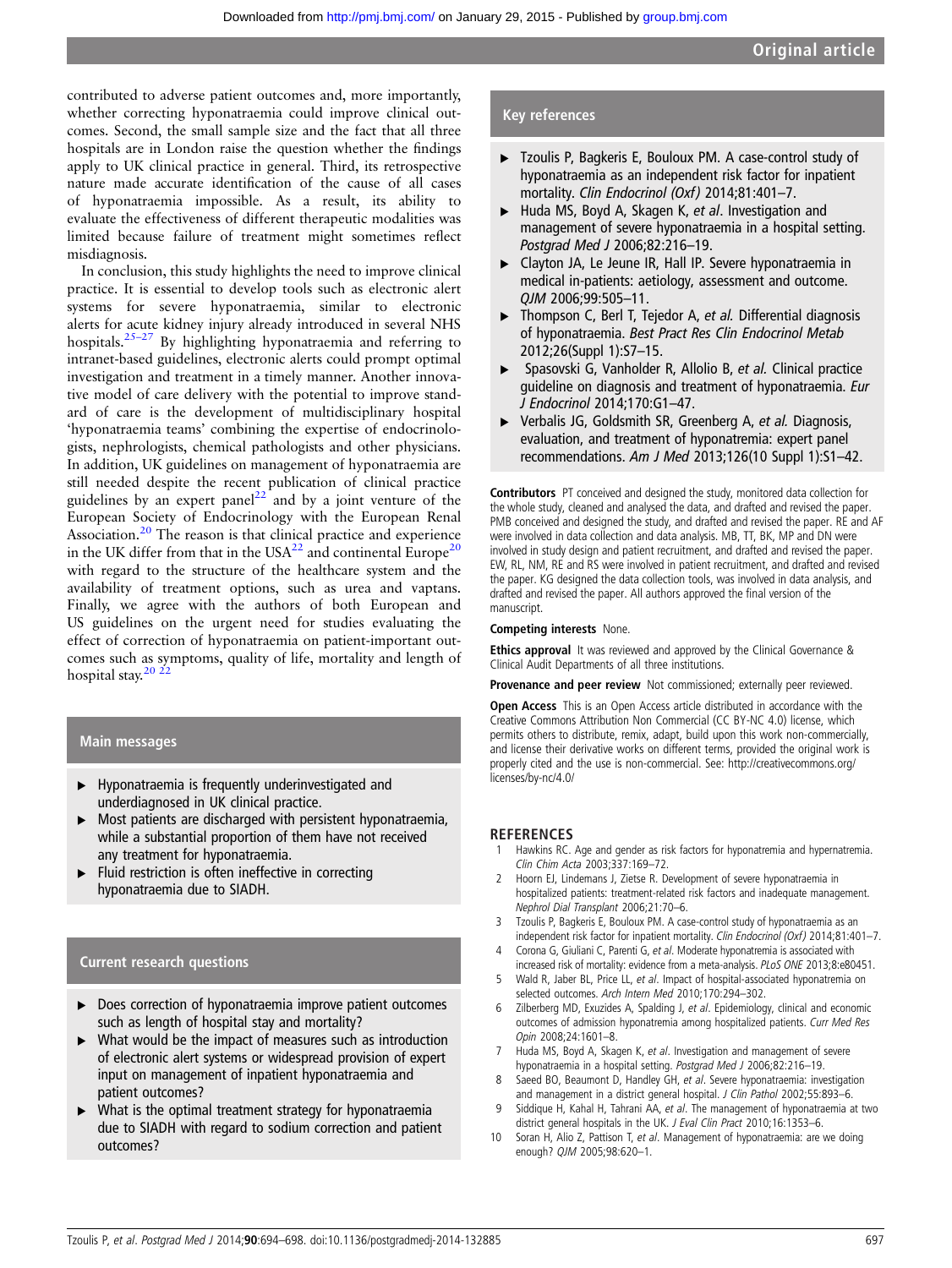### <span id="page-4-0"></span>Original article

- 11 Clayton JA, Le Jeune IR, Hall IP. Severe hyponatraemia in medical in-patients: aetiology, assessment and outcome. QJM 2006;99:505–11.
- 12 Crook MA, Velauthar U, Moran L, et al. Review of investigation and management of severe hyponatraemia in a hospital population. Ann Clin Biochem 1999;36(Pt 2): 158–62.
- 13 Whyte M, Down C, Miell J, et al. Lack of laboratory assessment of severe hyponatraemia is associated with detrimental clinical outcomes in hospitalised patients. Int J Clin Pract 2009;63:1451–5.
- 14 Hillier TA, Abbott RD, Barrett EJ. Hyponatremia: evaluating the correction factor for hyperglycemia. Am J Med 1999;106:399–403.
- 15 Sterns RH, Riggs JE, Schochet SS Jr. Osmotic demyelination syndrome following correction of hyponatremia. N Engl J Med 1986;314:1535–42.
- 16 Sterns RH, Cappuccio JD, Silver SM, et al. Neurologic sequelae after treatment of severe hyponatremia: a multicenter perspective. J Am Soc Nephrol 1994;4:1522-30.
- 17 Bartter FC, Schwartz WB. The syndrome of inappropriate secretion of antidiuretic hormone. Am J Med 1967;42:790–806.
- 18 Ellison DH, Berl T. Clinical practice. The syndrome of inappropriate antidiuresis. N Engl J Med 2007;356:2064–72.
- 19 Thompson C, Berl T, Tejedor A, et al. Differential diagnosis of hyponatraemia. Best Pract Res Clin Endocrinol Metab 2012;26(Suppl 1):S7–15.
- 20 Spasovski G, Vanholder R, Allolio B, et al. Clinical practice guideline on diagnosis and treatment of hyponatraemia. Eur J Endocrinol 2014;170:  $G1 - 47$
- 21 Khromova V, Gray TA. Learning needs in clinical biochemistry for doctors in foundation years. Ann Clin Biochem 2008;45(Pt 1):33–8.
- 22 Verbalis JG, Goldsmith SR, Greenberg A, et al. Diagnosis, evaluation, and treatment of hyponatremia: expert panel recommendations. Am J Med 2013;126(10 Suppl 1):  $S1 - 42$
- 23 Fenske W, Stork S, Blechschmidt A, et al. Copeptin in the differential diagnosis of hyponatremia. J Clin Endocrinol Metab 2009;94:123–9.
- 24 Hannon MJ, Thompson CJ. The syndrome of inappropriate antidiuretic hormone: prevalence, causes and consequences. Eur J Endocrinol 2010;162(Suppl 1):S5–12.
- 25 Wallace K, Mallard AS, Stratton JD, et al. Use of an electronic alert to identify patients with acute kidney injury. Clin Med 2014;14:22–6.
- 26 Porter CJ, Juurlink I, Bisset LH, et al. A real-time electronic alert to improve detection of acute kidney injury in a large teaching hospital. Nephrol Dial Transplant 2014;29:1888–93.
- 27 Flynn N, Dawnay A. A simple electronic alert for acute kidney injury. Ann Clin Biochem. Published Online First: 24 Apr 2014. doi:10.1177/0004563214534832.